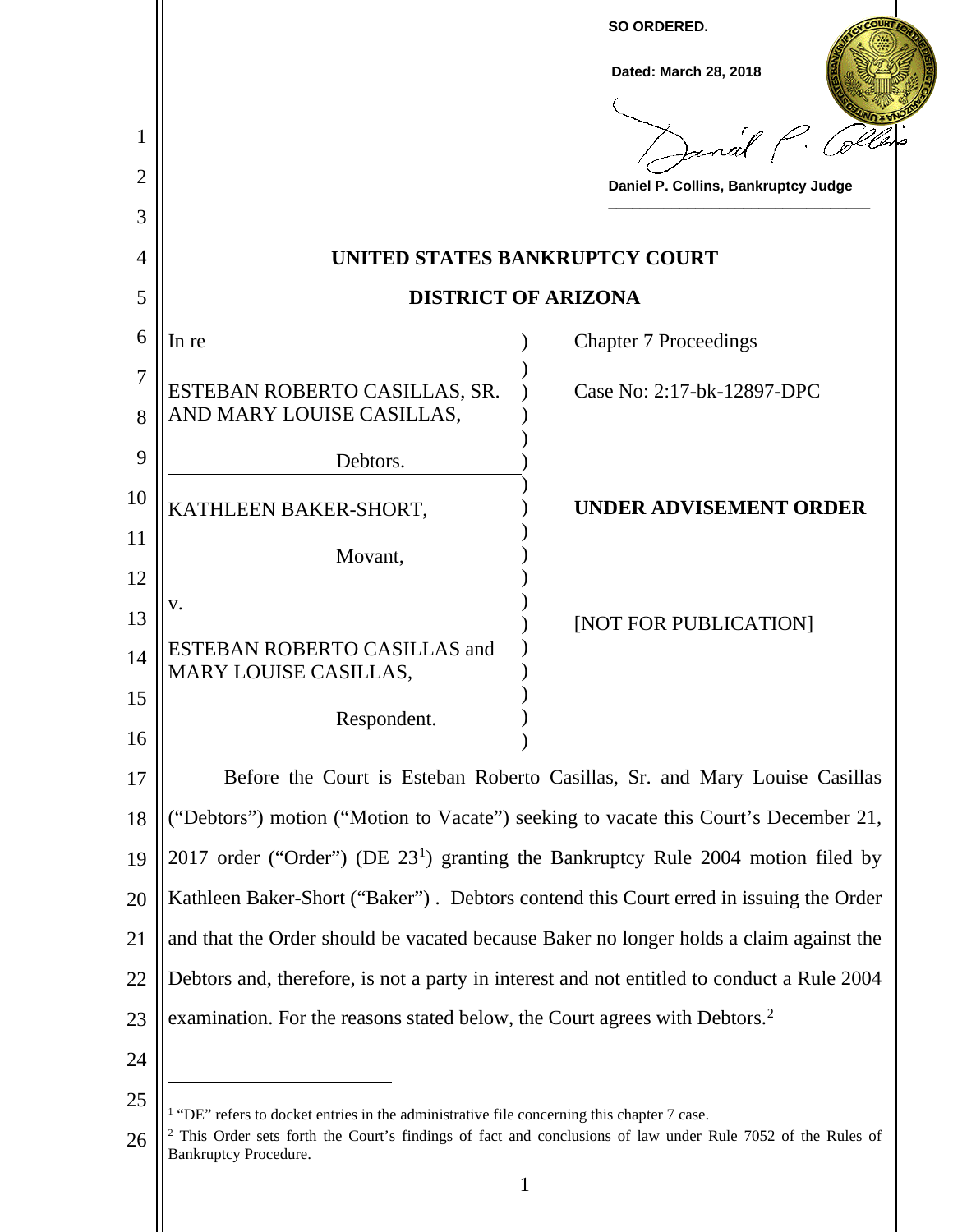#### 1 **I. BACKGROUND**

 $\mathcal{D}_{\mathcal{L}}$ 3 4 1. Debtors filed a voluntary chapter 11 bankruptcy petition (the "First Bankruptcy") in the U.S. Bankruptcy Court for the District of Arizona on August 9, 2007 at case No. 2:07-bk-03892-CGC.

5 6 7 8 9 2. During Debtors' First Bankruptcy, Baker and Marcia M. Baker obtained a stipulated non-dischargeable judgment ("Judgment") against Debtors on October 30, 2009, at Adversary Case No. 2:07-ap-00668. The Judgment was in the amount of \$136,000 and was recorded in Maricopa County, Arizona on January 16, 2013. DE 52, Resp. at 2:6-7.

- 3. Debtors' First Bankruptcy case was terminated on October 19, 2016.
	- 4. Baker never filed anything seeking to renew the 2009 Judgment.
- 12 13 5. Debtors filed the instant bankruptcy case on October 31, 2017 ("Petition Date").
- 14 15 6. Baker filed her ex parte Rule 2004 motion on December 21, 2017 (DE 21) and the Order was entered later that day.
- 16 7. Debtors filed their Motion to Vacate on January 10, 2018. DE 39.
- 17 18 8. On February 13, 2018, this Court heard oral arguments on the Motion to Vacate, after which the Court took this matter under advisement.
- 19

10

11

#### 20 **II. JURISDICTION**

21 22 This Court has jurisdiction over these matters pursuant to 28 U.S.C. §§ 157(b) and 1334.

23

#### 24 **III. ISSUE**

25 26 Whether a statute of limitations concerning renewal of a judgment was tolled during Debtors' bankruptcy proceedings?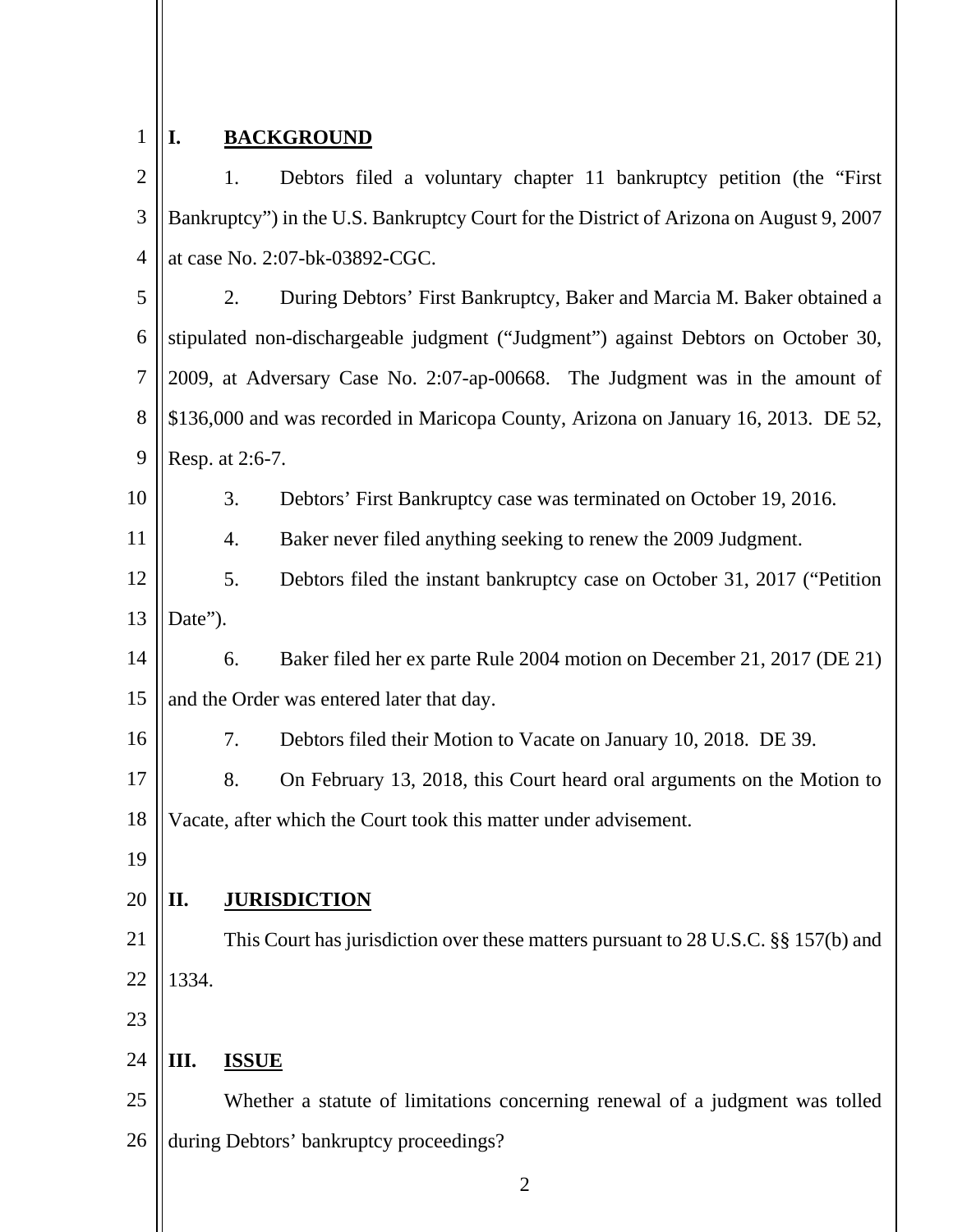#### 1 **IV. ANALYSIS**

2

### **A. Federal Judgment Renewal.**

3 4 5 6 7 8 9 10 11 12 13 14 Although the parties assumed Arizona's judgment renewal statute controls renewal of this Judgment, the Court independently tested this assumption. Bankruptcy Judge Curley had occasion to look at this very question in the case of *In re Davis*, 323 B.R. 745 (Bankr. D. Ariz. 2005). After quoting 28 U.S.C. § 1963, the court noted that statute does not fix a time when a federal judgment should be registered. The court also pointed to Bankruptcy Rule 7069 which requires a federal court to look to the "practice and procedure of the state in which the district court is held to execute upon or otherwise enforce a federal judgment." In *Davis*, the judgment creditor registered a nondischargeable bankruptcy judgment in Arizona so the court applied Arizona law pertinent to the renewal of judgments and found that bankruptcy judgments do not remain viable forever. Rather, the court held that a bankruptcy judgment registered in Arizona must be renewed in accordance with A.R.S. § 12-1612. *Davis*, 323 B.R. at 750.

15 16 17 18 19 20 21 22 Citing *Davis* with approval, District Judge Broomfield acknowledged that Arizona law governs the renewal of a federal judgment certified in Arizona. *Fidelity National Financial, Inc. v. Friedman*, 855 F.Supp.2d 948, 962 (D.Ariz. 2012). In *Fidelity National*, the court also observed "[t]here is no federal statute specifically governing renewal of judgments." Federal Magistrate Judge Lawrence Anderson cited *Davis* and *Fidelity National* for the proposition that Arizona law governs the renewal of a bankruptcy judgment registered in Arizona. *Floury v. Sauer*, 2012 WL 5448150, at \*3 (D. Ariz. Sept. 30, 2013).

23 24 25 Based on the foregoing, and since the Judgment was registered in Arizona, this Court agrees with the presumption of the parties that we must look to Arizona law to determine whether the Judgment remains enforceable.

26 . . .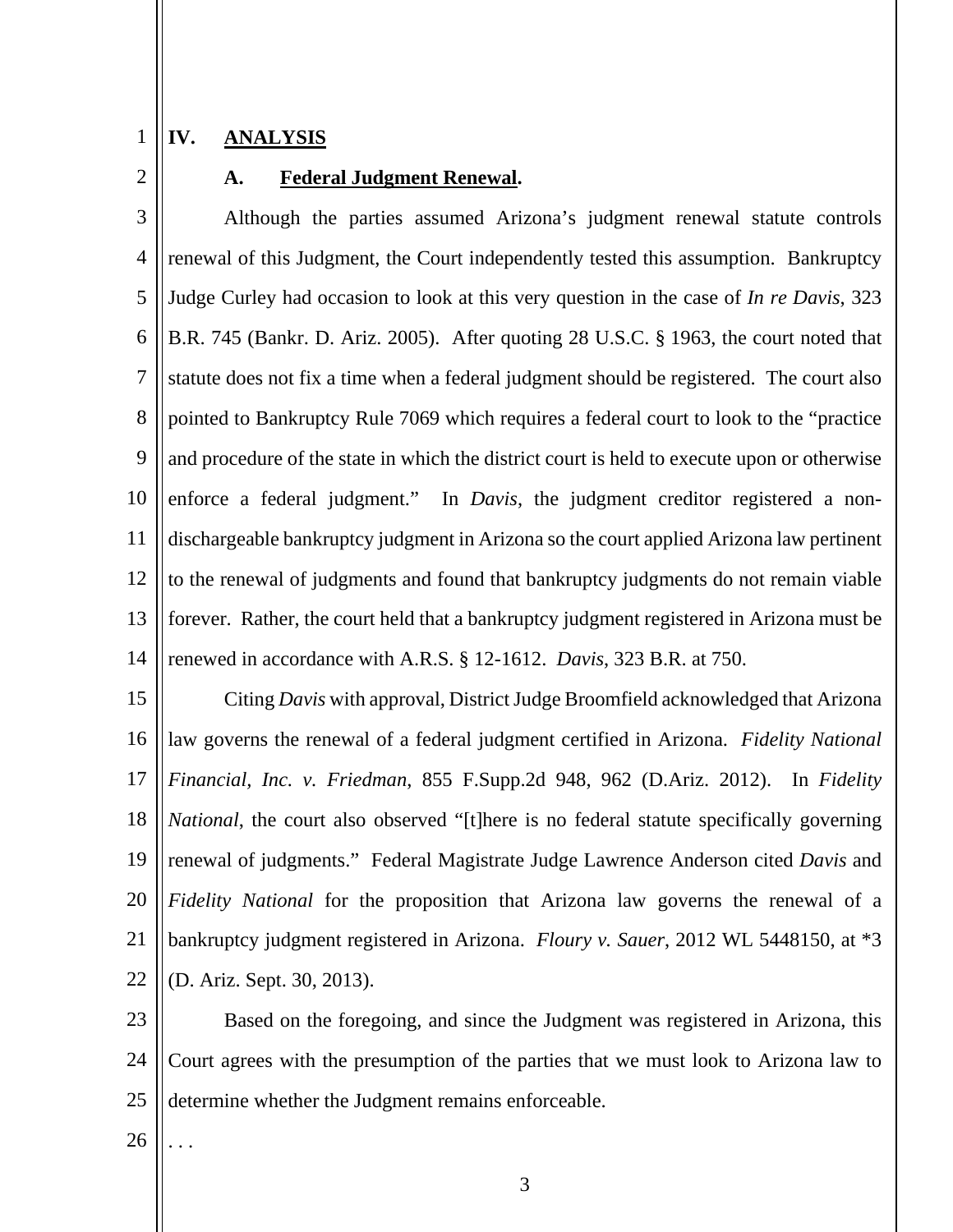1

# **B. Arizona Judgment and Renewal Statutes.**

 $\mathcal{D}_{\mathcal{L}}$ 3 4 5 6 7 Pursuant to A.R.S. § 12-1551(B), a judgment expires five years after it is entered unless it is renewed by affidavit or process. A.R.S. § 12-1612(B) provides that "the judgment creditor . . . may within ninety days preceding the expiration of five years from the date of entry of such judgment, make and file an affidavit . . . ." Both of these statutes make it clear that the date of entry of the judgment is the point at which the statute of limitations clock begins to tick. Here, that date is October 30, 2009.

8 9 10 11 12 Not only did Baker fail to renew the Judgment within ninety days preceding its expiration, Baker never sought to renew the Judgment. Absent a tolling<sup>3</sup> of this applicable Arizona statute of limitations, the Judgment would have expired in October of 2014. The Judgment is no longer enforceable against Debtors unless Debtors' First Bankruptcy tolled the time for renewal of the Judgment.

13

## **C. Tolling Under Arizona Law.**

14 15 16 Baker argues that *Smith v. Lachter* (*In re Smith*), 293 B.R. 220 (9th Cir. BAP 2003) ("*Smith II*") stands for the position that 11 U.S.C. §108(c)(1), <sup>4</sup> extends the time for filing a renewal of the Judgment. DE 52 at 2:19-20.

However, subsequent to the 2003 *Smith II* decision, the Arizona Supreme Court

17 18

23

24

25

<sup>19</sup> 20 21 <sup>3</sup> In a different context, the U.S. Supreme Court recently had occasion to review a federal statute (28 U.S.C. § 1367(d)) that contained a provision which "tolled" the time to refile a cause of action which was dismissed. *See Artis v. D.C*., 138 S. Ct. 594 (2018). In *Artis* the Court indicated that to "toll" a "limitations period means to hold it in abeyance, i.e. to stop the clock." *Id.* at 596. This Court will also use the word "toll" in this order to reference a stopping of the clock on the applicable Arizona statute of limitations.

<sup>22</sup>  $4$  Section 108(c) provides:

Except as provided in section 524 of this title, if applicable nonbankruptcy law, an order entered in a nonbankruptcy proceeding, or an agreement fixes a period for commencing or continuing a civil action in a court other than a bankruptcy court on a claim against the debtor, or against an individual with respect to which such individual is protected under section 1201 or 1301 of this title, and such period has not expired before the date of the filing of the petition, then such period does not expire until the later of— (1) the end of such period, including any suspension of such period occurring on or after

the commencement of the case; or (2) 30 days after notice of the termination or expiration of the stay under section 362, 922, 1201, or 1301 of this title, as the case may be, with respect to such claim.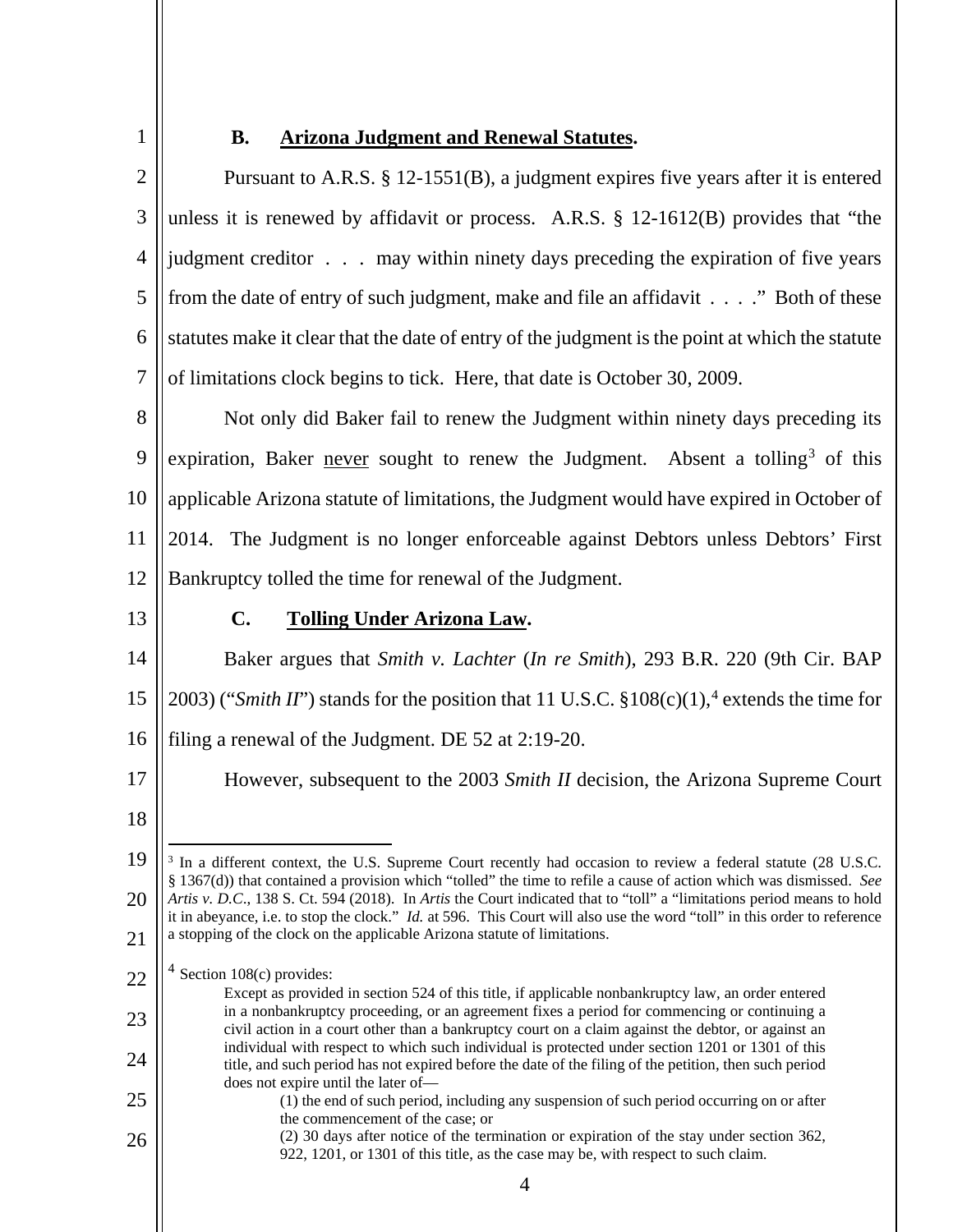1 held that:

2

3

4

5

[T]he filing of an affidavit of renewal is simply a ministerial action intended in part to alert interested parties to the existence of the judgment. Such a ministerial filing serves a notice function and does not seek to enforce a judgment . . . It is therefore not prohibited under Arizona law by an automatic bankruptcy stay . . . .

6 7 8 *In re Smith*, 101 P.3d 637, 639 (Ariz. 2004). That court went on to find that "[u]nder Arizona law, the time to file an affidavit of renewal of judgment is not changed or extended by the pendency of a bankruptcy case." *Id*. at 640.

9 10 11 12 13 14 15 16 17 Following the Arizona Supreme Court's opinion in *Smith*, the 9th Circuit BAP observed that "[i]n *Smith II*, we erroneously presumed that Arizona law might provide a tolling period for the renewal of a judgment upon the filing of a bankruptcy petition." *In re Smith*, 352 B.R. 702, 707 (B.A.P. 9th Cir. 2006) ("*Smith III*"). Additionally, the BAP held that, absent state law suspending the time for filing the renewal affidavit, no additional time to renew a judgment is afforded under § 108(c)(1).<sup>5</sup> *Id*. Because Arizona law does not extend the time to file an affidavit of renewal while a judgment debtor enjoys a bankruptcy stay, the five year period to renew a judgment registered in Arizona is *not* tolled by such bankruptcy.

18 19 20 21 22 23 24 Baker argues that the BAP determined, as a matter of federal law, the effectiveness of a judgment is extended by the number of days A.R.S. §12-1551 would have been suspended by the stay preventing enforcement of the judgment. DE 52 at 2:21-23. Movant also argues that the courts in *In re Smith,* 101 P.3d 637 (Ariz. 2004) and *Hazel v. Ban Beek*, 954 P.2d. 1301 (Wash. 1998) ("*Hazel*"), concluded that even if an affidavit of renewal was not timely filed, the time in which a creditor would have to enforce a judgment would be tolled by a bankruptcy stay. *See* DE 52 at 2:21-25.

<sup>26</sup> 5 In *Artis*, the U.S. Supreme Court distinguished between "stop the clock" statutes and "grace period" statutes. *Artis* at 12. Section  $108(c)(1)$  is a "grace period" statute, meaning that statute provided a 30-day grace period to file an action that otherwise expired during the pendency of a bankruptcy.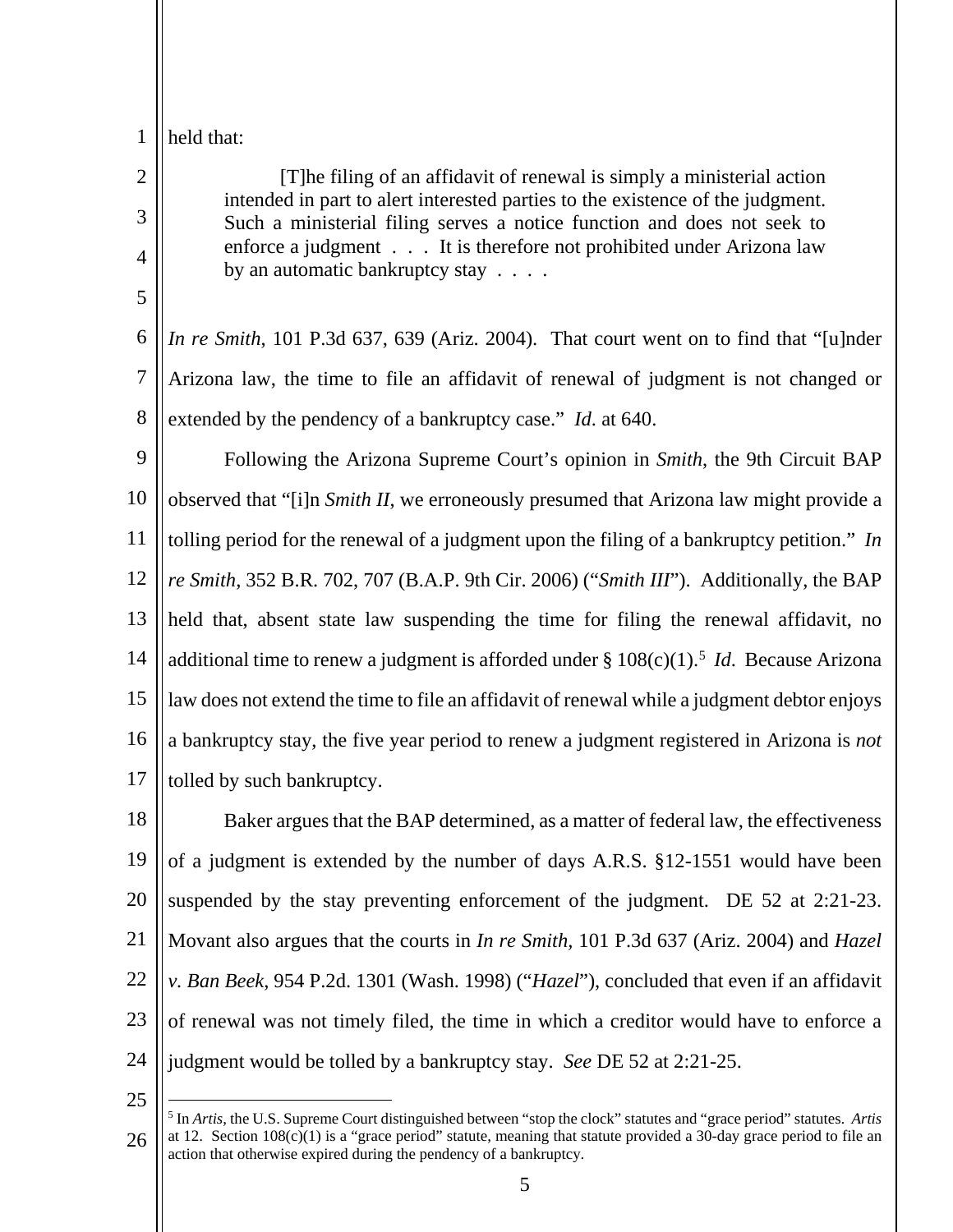| $\mathbf{1}$   | The ruling in the <i>Hazel</i> case is the minority view and it is not binding on this                                                                |
|----------------|-------------------------------------------------------------------------------------------------------------------------------------------------------|
| $\overline{2}$ | Court. Furthermore, Baker misinterprets the Arizona Supreme Court's Smith case. At                                                                    |
| 3              | oral argument, this Court pointed Baker to this Court's October 26, 2017 ruling in In re                                                              |
| 4              | Va Bene Trist, where the Court clarified the tolling issue by noting:                                                                                 |
| 5              | The <i>Smith</i> court made a distinction between ministerial actions and                                                                             |
| 6              | enforcement actions. The court held that ministerial actions with the<br>primary purpose of putting parties on notice, such as affidavits renewing a  |
| 7              | judgment, were not subject to a bankruptcy stay and therefore were not<br>tolled during a bankruptcy action. Smith, 101 P.3d at 639. In contrast, the |
| 8              | court held that the bankruptcy automatic stay did stay actions that "create,                                                                          |
| 9              | perfect or enforce liens or judgments." Id.                                                                                                           |
| 10             | In re Va Bene Trist LLC, 2017 WL 4862743 (Bankr. D. Ariz. Oct. 26, 2017) (emphasis                                                                    |
| 11             | added). Because the filing of an affidavit of judgment renewal is a ministerial act, renewal                                                          |
| 12             | of the subject Judgment was not tolled by the bankruptcy stay in the First Bankruptcy or                                                              |
| 13             | since the Petition Date in the case at bar.                                                                                                           |
| 14             |                                                                                                                                                       |
| 15             | V.<br><b>CONCLUSION</b>                                                                                                                               |
| 16             | For the reasons stated above, the Court determines that Baker was required to file                                                                    |
| 17             | a renewal of her Judgment within the timeframe provided under Arizona law in order to                                                                 |
| 18             | maintain a valid judgment against Debtors. Baker failed to do so. The ministerial action                                                              |
| 19             | of filing the renewal affidavit was not tolled by Debtors' First Bankruptcy nor has it been                                                           |
| 20             | tolled since the Petition Date in this case. Consequently, enforcement of the Judgment                                                                |
| 21             | is now barred. Baker is no longer a party in interest in this case because her claims                                                                 |
| 22             | against Debtors are barred by the applicable Arizona statute of limitations. Because                                                                  |
| 23             | Baker is not a party in interest, Baker is not entitled to conduct a Bankruptcy Rule 2004                                                             |
| 24             | examination of the Debtors.                                                                                                                           |
| 25             | <b>IT IS ORDERED</b> the Motion to Vacate the December 21, 2017 Order is granted.                                                                     |
| 26             | DATED AND SIGNED ABOVE.                                                                                                                               |
|                | 6                                                                                                                                                     |